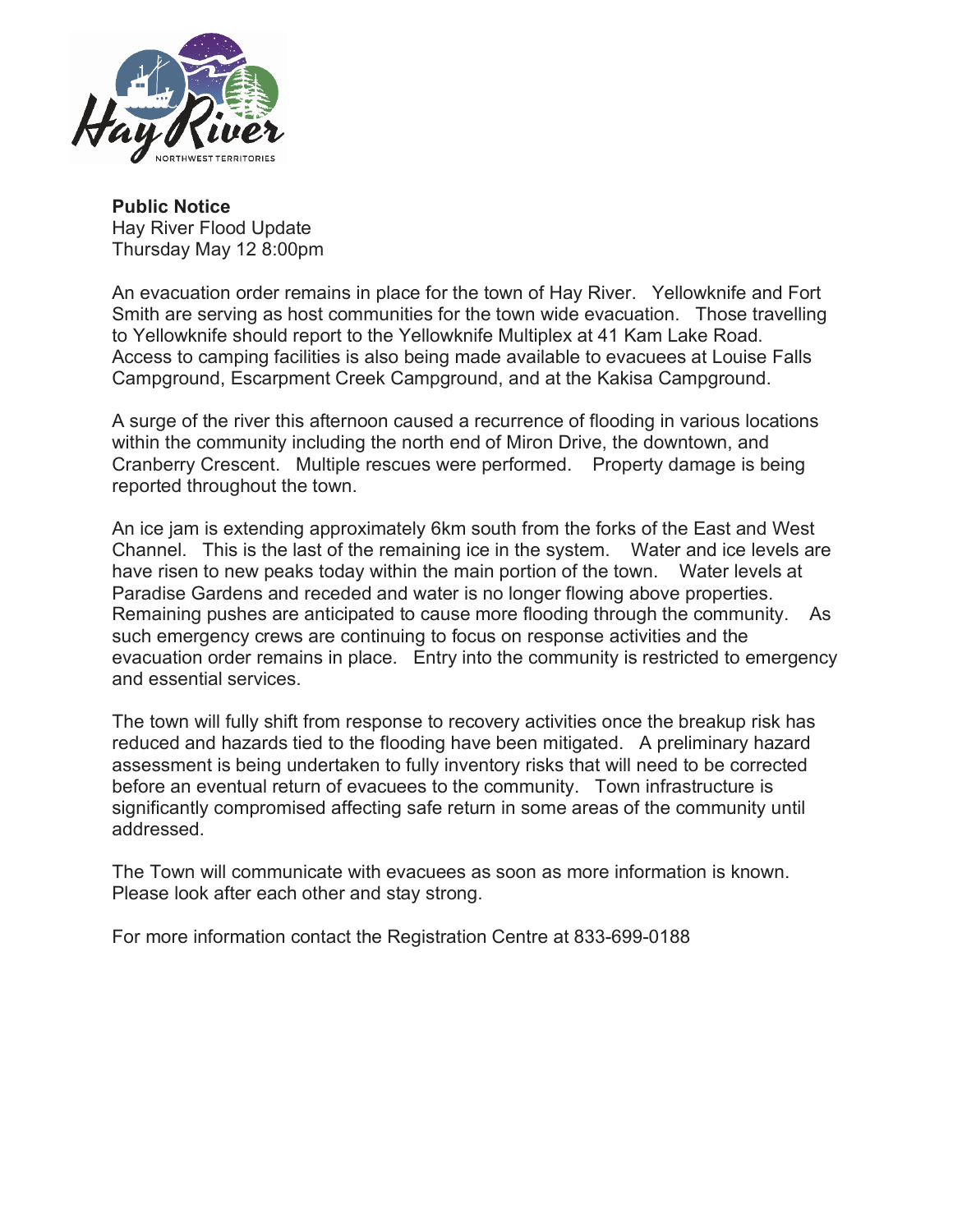

Downtown – May 12, 2022



Downtown – May 12, 2022